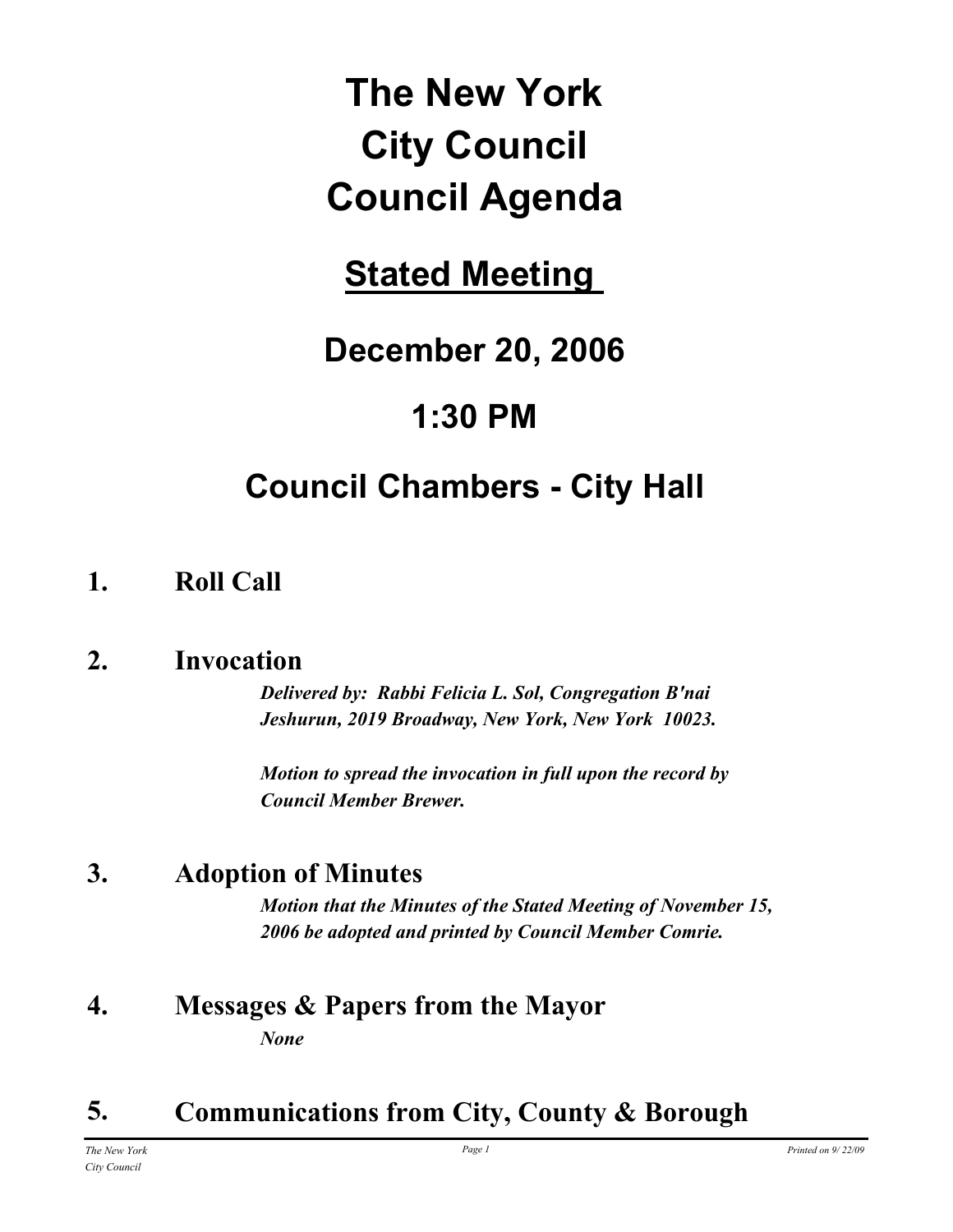#### **Offices**

*None*

## **6. Petitions and Communications**

*None*

## **7. Land Use Call-Ups**

#### **M 0494-2006 ULURP, 23rd Street Development LLC, Manhattan (C060310ZSM)**

By The Speaker (Council Member Quinn): Pursuant to Rule 11.20(c) of the Council and Section 197-d (b)(3) of the New York City Charter, the Council hereby resolves that the action of the City Planning Commission on Uniform Land Use Procedure Application no. C 060310 ZSM, shall be subject to Council review.

## **8. Communication from the Speaker**

## **9. Discussion of General Orders**

#### **10. Reports of Special Committees** *None*

## **11. Reports of Standing Committees**

#### **Report of the Committee on Housing and Buildings**

#### **Int 0486-2006-A Establishment of an affordable housing fund in relation to benefits pursuant to section 421-a of the real property tax law.**

A Local Law to amend the New York city charter, in relation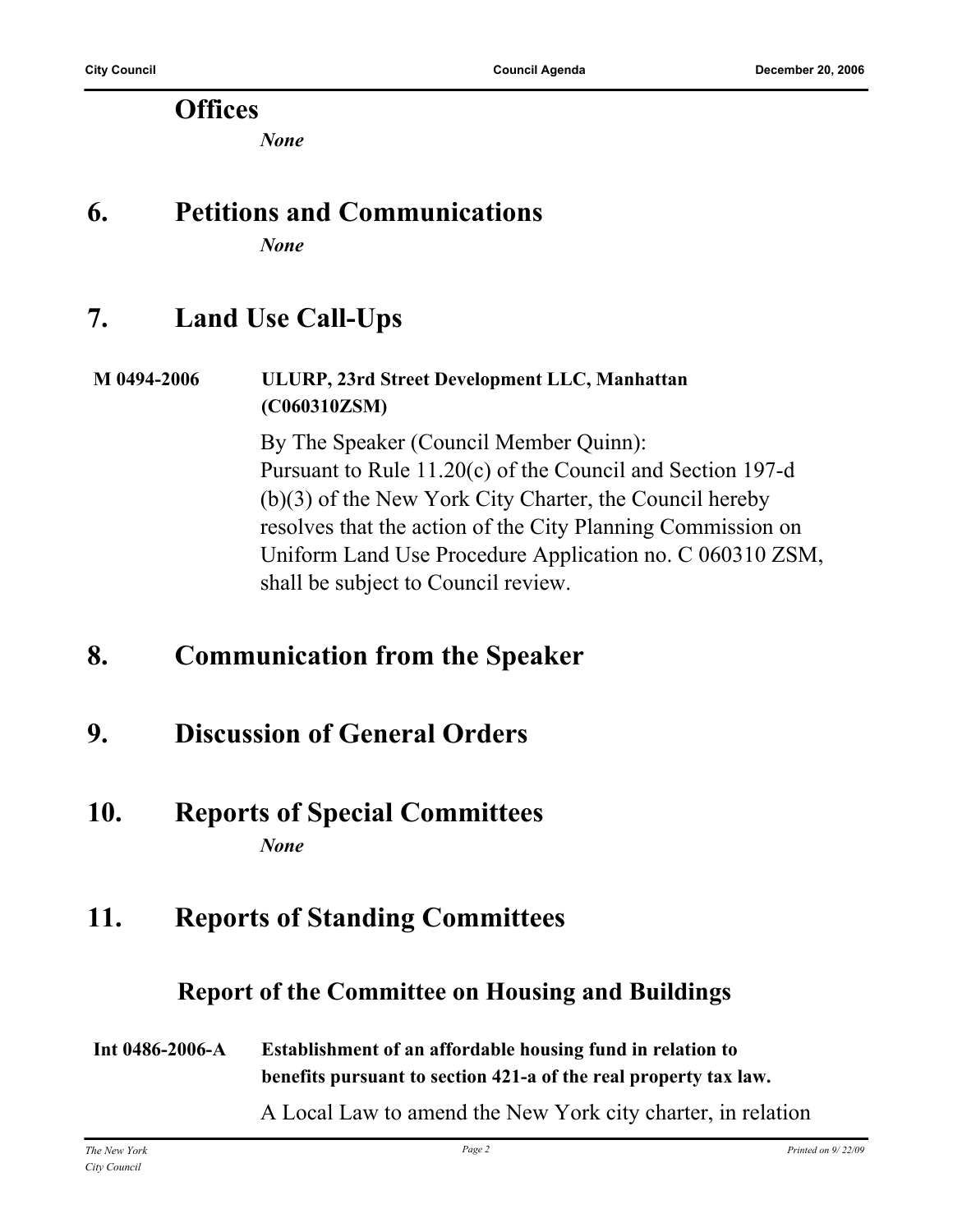| to the establishment of an affordable housing fund and the    |
|---------------------------------------------------------------|
| administrative code of the city of New York, in relation to   |
| benefits pursuant to section four hundred twenty-one-a of the |
| real property tax law.                                        |
|                                                               |

*Amended and Coupled on GO with Message of Necessity*

**Res 0652-2006 Extension of the 421-a tax incentive program that requires longer term affordability of units for low and middle-income New Yorkers by extending the benefit period.**

> Resolution calling upon the New York State Legislature to pass, and the Governor to approve, an extension of the 421-a tax incentive program that requires longer term affordability of units for low and middle-income New Yorkers by extending the benefit period.

*Preconsidered - Coupled on GO*

#### **Report of the Committee on Land Use**

#### **Res 0658-2006 LU 234 - UDAAP, 1515, 1519-1531 Broadway & 1032-1034 Jefferson Ave., Brooklyn (C060527HAK)**

Resolution approving the decision of the City Planning Commission on an application submitted by the Department of Housing Preservation and Development, ULURP No. C 060527 HAK, approving the designation of property located at 1515, 1519-1531 Broadway and 1032-1034 Jefferson Avenue (Block 3387, Lots 1-7, 9, 11, and 12), Brooklyn, as an Urban Development Action Area, approving the project for the area as an Urban Development Action Area Project, and approving the disposition of such property to a developer selected by the Department of Housing Preservation and Development (L.U. No. 234; C 060527 HAK). *Coupled on GO*

**Res 0659-2006 LU 246 - UDAAP, 1000 Decatur Street, Brooklyn (20075033HAK)**

Resolution approving an Urban Development Action Area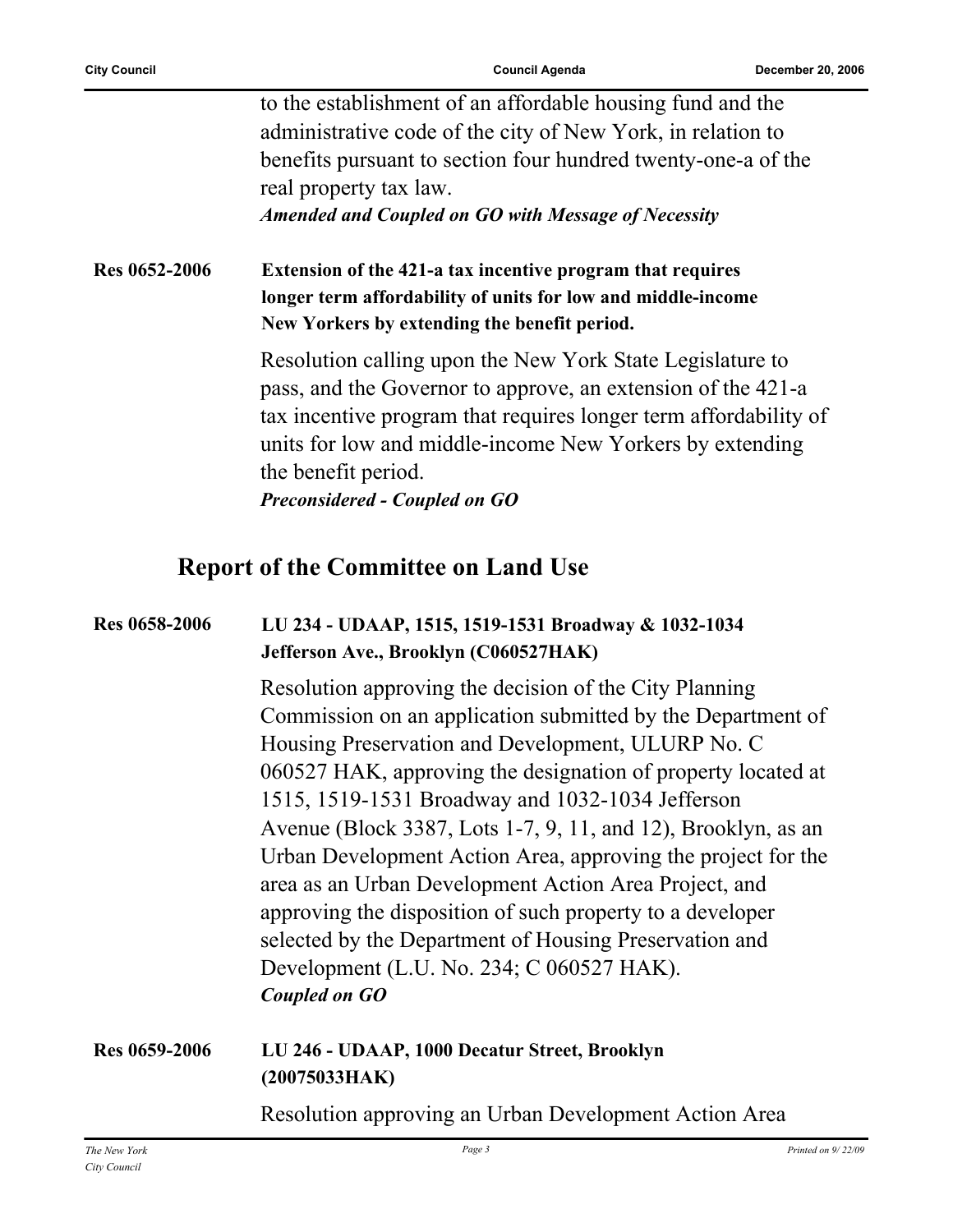|                      | Project located at 1000 Decatur Street (Block 3432/Lot 23),<br>Brooklyn, and waiving the urban development action area<br>designation requirement and the Uniform Land Use Review<br>Procedure, pursuant to Sections 693 and 694 of the General<br>Municipal Law (L.U. No. 246; 20075033 HAK).<br><b>Coupled on GO</b>                                                                                                                                                 |
|----------------------|------------------------------------------------------------------------------------------------------------------------------------------------------------------------------------------------------------------------------------------------------------------------------------------------------------------------------------------------------------------------------------------------------------------------------------------------------------------------|
| <b>Res 0660-2006</b> | LU 251 - UDAAP, 637 Eagle Avenue, Bronx (20075046HAX)                                                                                                                                                                                                                                                                                                                                                                                                                  |
|                      | Resolution approving an Urban Development Action Area<br>Project located at 637 Eagle Avenue (Block 2617/Lot 86), the<br>Bronx, and waiving the urban development action area<br>designation requirement and the Uniform Land Use Review<br>Procedure, pursuant to Sections 693 and 694 of the General<br>Municipal Law (L.U. No. 251; 20075046 HAX).<br><b>Coupled on GO</b>                                                                                          |
| <b>Res 0661-2006</b> | LU 261 - UDAAP, 164 Cornelia St., 34 Schaefer St. & 197 Hull<br>St., Brooklyn (20075056HAK)                                                                                                                                                                                                                                                                                                                                                                            |
|                      | Resolution approving an Urban Development Action Area<br>Project located at 164 Cornelia Street (Block 3382/Lot 34),<br>34 Schaefer Street (Block 3426/Lot 23), and 197 Hull Street<br>(Block 1534/Lot 41), Brooklyn, and waiving the urban<br>development action area designation requirement and the<br>Uniform Land Use Review Procedure, pursuant to Sections<br>693 and 694 of the General Municipal Law (L.U. No. 261;<br>20075056 HAK).<br><b>Coupled on GO</b> |
| Res 0662-2006        | LU 265 - UDAAP, 1643 East New York Ave., Brooklyn<br>(20075060HAK)                                                                                                                                                                                                                                                                                                                                                                                                     |
|                      | Resolution approving an Urban Development Action Area<br>Project located at 1643 East New York Avenue (Block<br>1450/Lot 47), Brooklyn, and waiving the urban development<br>action area designation requirement and the Uniform Land Use<br>Review Procedure, pursuant to Sections 693 and 694 of the<br>General Municipal Law (L.U. No. 265; 20075060 HAK).                                                                                                          |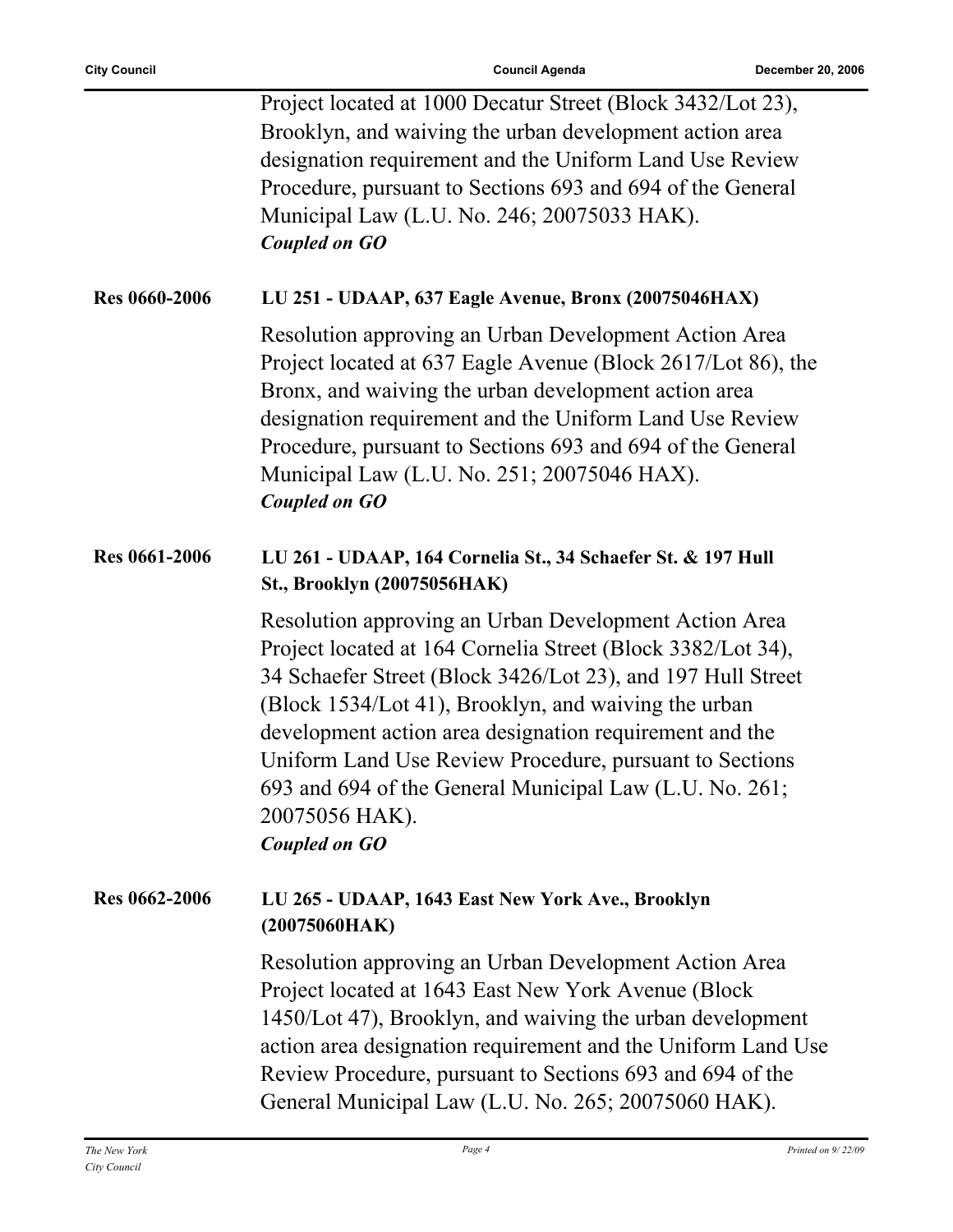|                      | <b>Coupled on GO</b>                                                                                                                                                                                                                                                                                                                                                                                                     |
|----------------------|--------------------------------------------------------------------------------------------------------------------------------------------------------------------------------------------------------------------------------------------------------------------------------------------------------------------------------------------------------------------------------------------------------------------------|
| <b>Res 0663-2006</b> | LU 268 - UDAAP, 432 Barbey St. & 146 Hale Ave., Brooklyn<br>(20075063HAK)                                                                                                                                                                                                                                                                                                                                                |
|                      | Resolution approving an Urban Development Action Area<br>Project located at 432 Barbey Street (Block 4012/Lot 27) and<br>146 Hale Avenue (Block 3930/Lot 49), Brooklyn, and<br>waiving the urban development action area designation<br>requirement and the Uniform Land Use Review Procedure,<br>pursuant to Sections 693 and 694 of the General Municipal<br>Law (L.U. No. 268; 20075063 HAK).<br><b>Coupled on GO</b> |
| <b>Res 0664-2006</b> | LU 331 - Concerning the petition of Piu Bello, Inc., to establish,<br>maintain and operate an unenclosed sidewalk café located at<br>70-09 Austin Street, Queens (20075075TCQ).                                                                                                                                                                                                                                          |
|                      | Resolution approving the petition for a revocable consent for<br>an unenclosed sidewalk café located at 70-09 Austin Street,<br>Queens (20075075 TCQ; L.U. No. 331).<br><b>Coupled on GO</b>                                                                                                                                                                                                                             |
| Res 0665-2006        | LU 335 - UDAAP, 329 Lincoln Road, Brooklyn (20075143HAK)                                                                                                                                                                                                                                                                                                                                                                 |
|                      | Resolution approving an Urban Development Action Area<br>Project located at 329 Lincoln Road (Block 1329/Lot 59),<br>Brooklyn, and waiving the urban development action area<br>designation requirement and the Uniform Land Use Review<br>Procedure, pursuant to Sections 693 and 694 of the General<br>Municipal Law (L.U. No. 335; 20075143 HAK).<br><b>Coupled on GO</b>                                             |
| <b>Res 0666-2006</b> | LU 336 - UDAAP, 240 & 244 Palmetto St., 242 Woodbine St. &<br>413 Wilson Ave., Brooklyn (20075144HAK)                                                                                                                                                                                                                                                                                                                    |
|                      | Resolution approving an Urban Development Action Area<br>Project located at 240 Palmetto Street (Block 3352/Lot 12),<br>244 Palmetto Street (Block 3352/Lot 14), 242 Woodbine<br>Street (Block 3361/Lot 11), and 413 Wilson Avenue (Block                                                                                                                                                                                |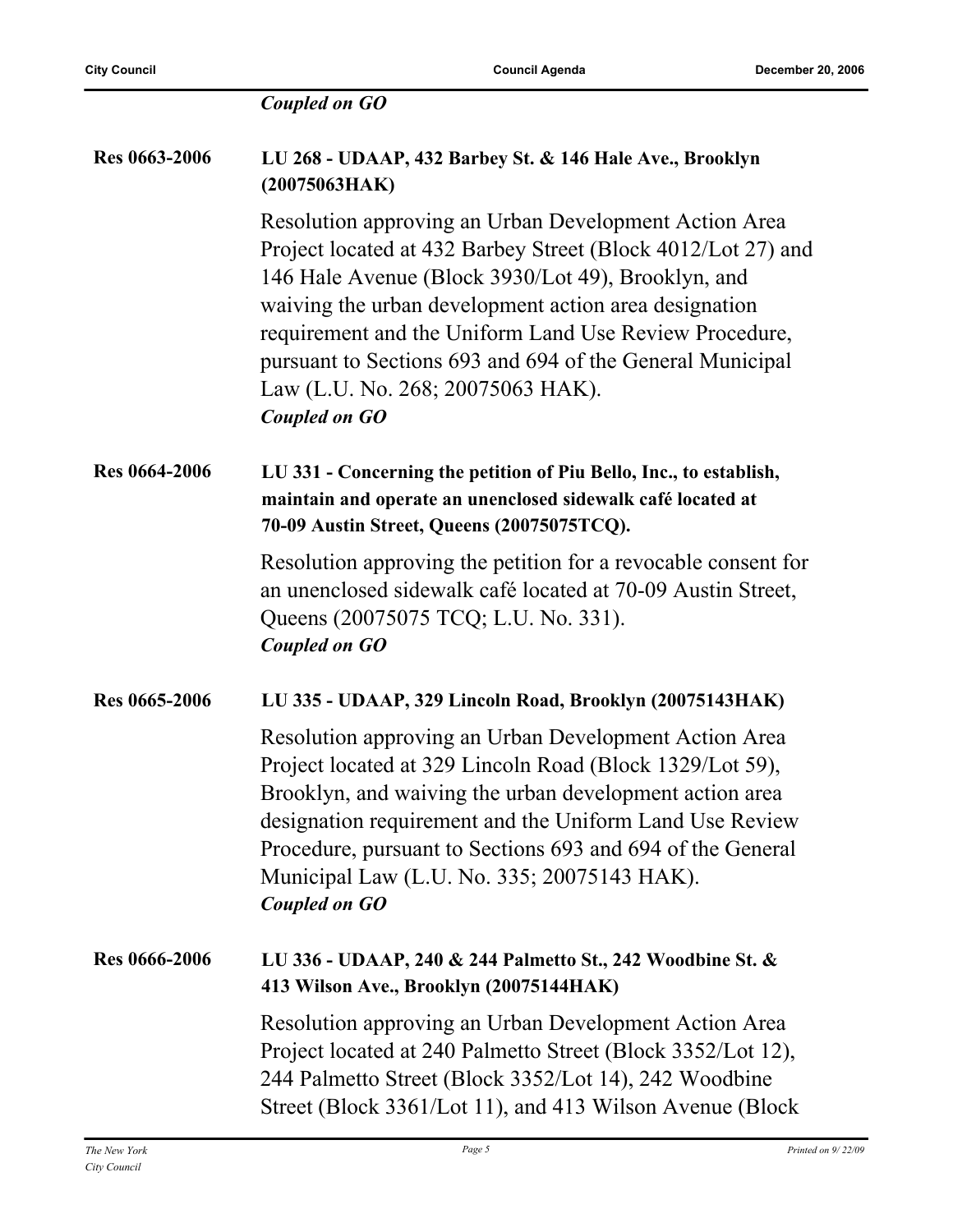|                      | 3361/Lot 67), Brooklyn, and waiving the urban development<br>action area designation requirement and the Uniform Land Use<br>Review Procedure, pursuant to Sections 693 and 694 of the<br>General Municipal Law (L.U. No. 336; 20075144 HAK).<br><b>Coupled on GO</b>                                                                                                                |
|----------------------|--------------------------------------------------------------------------------------------------------------------------------------------------------------------------------------------------------------------------------------------------------------------------------------------------------------------------------------------------------------------------------------|
| <b>Res 0667-2006</b> | LU 340 - UDAAP, 668 Sycamore St., Staten Island<br>(20075148HAR)                                                                                                                                                                                                                                                                                                                     |
|                      | Resolution approving an Urban Development Action Area<br>Project located at 668 Sycamore Street (Block 6382/Lot 11),<br>Staten Island, and waiving the urban development action area<br>designation requirement and the Uniform Land Use Review<br>Procedure, pursuant to Sections 693 and 694 of the General<br>Municipal Law (L.U. No. 340; 20075148 HAR).<br><b>Coupled on GO</b> |
| <b>Res 0668-2006</b> | LU 345 - Landmark, Woodhull Medical and Mental Health<br>Center, Brooklyn (20075154HHK)                                                                                                                                                                                                                                                                                              |
|                      | Resolution approving a motion to file pursuant to withdrawal<br>of the lease of a parcel of land on the Campus of Woodhull<br>Medical and Mental Health Center located at 760 Broadway<br>(Block 1723/Lot 1), Brooklyn (20075154 HHK; L.U. No.<br>$345$ ).<br><b>Coupled to be Filed Pursuant to Letter of Withdrawal</b>                                                            |
| LU 0346-2006         | <b>ULURP, Douglaston-Little Neck Rezoning, Queens</b><br>(C060562ZMQ)                                                                                                                                                                                                                                                                                                                |
|                      | Uniform land use review application no. C 060562 ZMQ,<br>pursuant to §197-c and §201 of the New York City Charter,<br>for an amendment of the Zoning Map, Section No.11a, 11b,<br>11c and 11d in the Borough of Queens, Council District no.<br>19.                                                                                                                                  |
|                      | <b>Approved with Modifications and Referred to the City Planning</b><br><b>Commission pursuant to Rule 11.70(b) of the Rules of the</b>                                                                                                                                                                                                                                              |
|                      | Council and Section 197-(d) of the New York City Charter.                                                                                                                                                                                                                                                                                                                            |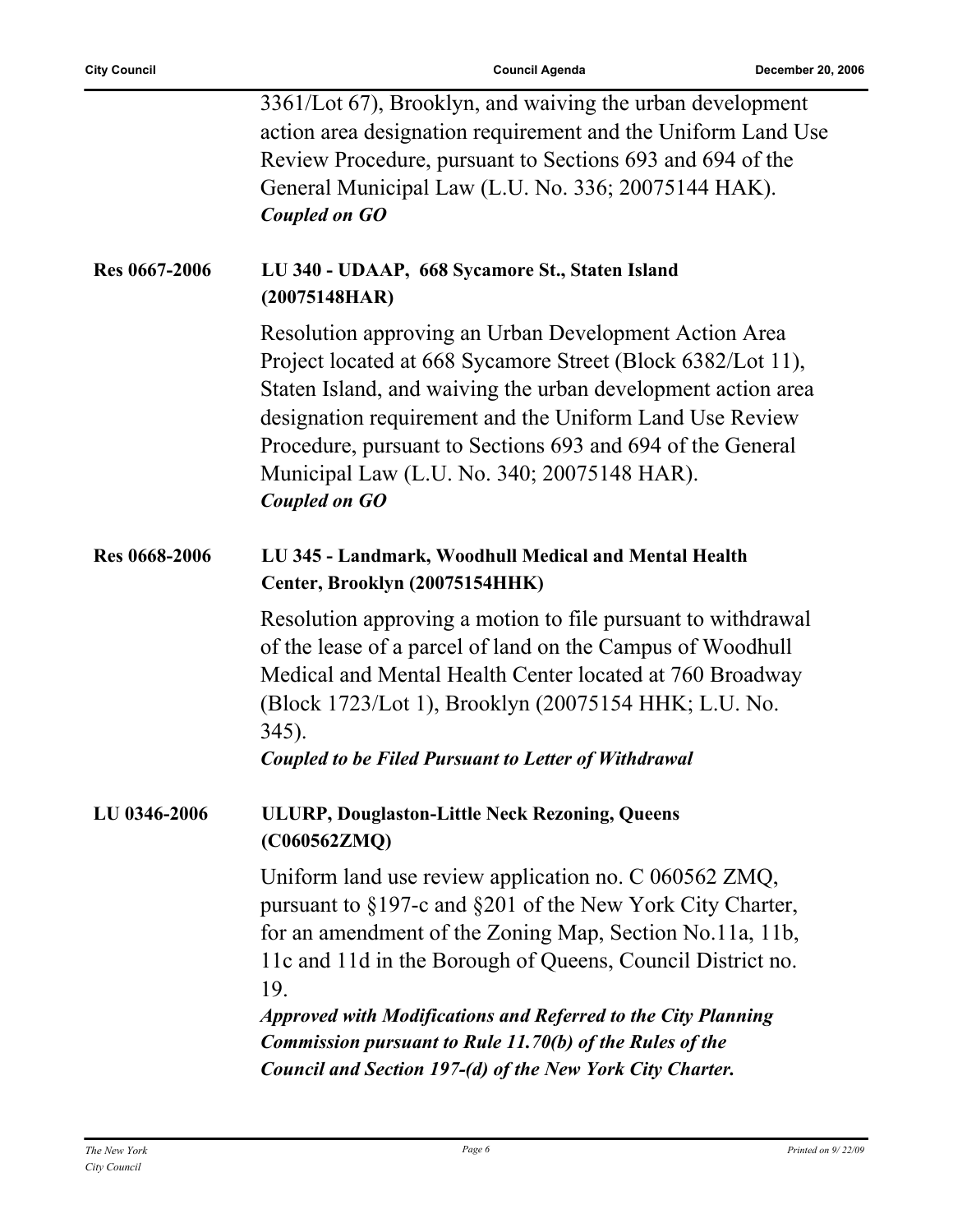| <b>City Council</b>  | <b>Council Agenda</b>                                                                                                                                                                                                                                                                                                                                                                                                                                                                                                                        | December 20, 2006 |
|----------------------|----------------------------------------------------------------------------------------------------------------------------------------------------------------------------------------------------------------------------------------------------------------------------------------------------------------------------------------------------------------------------------------------------------------------------------------------------------------------------------------------------------------------------------------------|-------------------|
| LU 0347-2006         | <b>UDAAP, Douglaston-Little Neck Rezoning, Queens</b><br>(N060563ZRY)                                                                                                                                                                                                                                                                                                                                                                                                                                                                        |                   |
|                      | Uniform land use review application no. N 060563 ZRY,<br>pursuant Section 201 of the New York City Charter, for an<br>amendment of the Zoning Resolution of the City of New<br>York, to Article 1, Chapter 1 concerning building permits<br>within R2A districts after the effective date of any applicable<br>Zoning Map amendment.<br><b>Approved with Modifications and Referred to the City Planning</b><br><b>Commission pursuant to Rule 11.70(b) of the Rules of the</b><br>Council and Section 197-(d) of the New York City Charter. |                   |
| <b>Res 0669-2006</b> | LU 350 - UDAAP, Cleveland/Pitkin, Brooklyn (20075156HAK)                                                                                                                                                                                                                                                                                                                                                                                                                                                                                     |                   |
|                      | Resolution approving an Urban Development Action Area<br>Project located at Block 4016/Lots 23-25 and 27-33,<br>Brooklyn, and waiving the urban development action area<br>designation requirement and the Uniform Land Use Review<br>Procedure, pursuant to Sections 693 and 694 of the General<br>Municipal Law (L.U. No. 350; 20075156 HAK).<br><b>Coupled on GO</b>                                                                                                                                                                      |                   |
| <b>Res 0670-2006</b> | LU 351 - UDAAP, 320 Sterling Street, Brooklyn<br>(20075157HAK)                                                                                                                                                                                                                                                                                                                                                                                                                                                                               |                   |
|                      | Resolution approving an Urban Development Action Area<br>Project located at 320 Sterling Street (Block 1321/Lot 11),<br>Brooklyn, and waiving the urban development action area<br>designation requirement and the Uniform Land Use Review<br>Procedure, pursuant to Sections 693 and 694 of the General<br>Municipal Law (L.U. No. 351; 20075157 HAK).<br><b>Coupled on GO</b>                                                                                                                                                              |                   |
| Res 0671-2006        | LU 353 - UDAAP, 208 West 84th Street, Manhattan<br>(20075159HAM)                                                                                                                                                                                                                                                                                                                                                                                                                                                                             |                   |
|                      | Resolution approving an Urban Development Action Area<br>Project located at 208 West 84th Street (Block 1231/Lot 40),<br>Manhattan, and waiving the urban development action area                                                                                                                                                                                                                                                                                                                                                            |                   |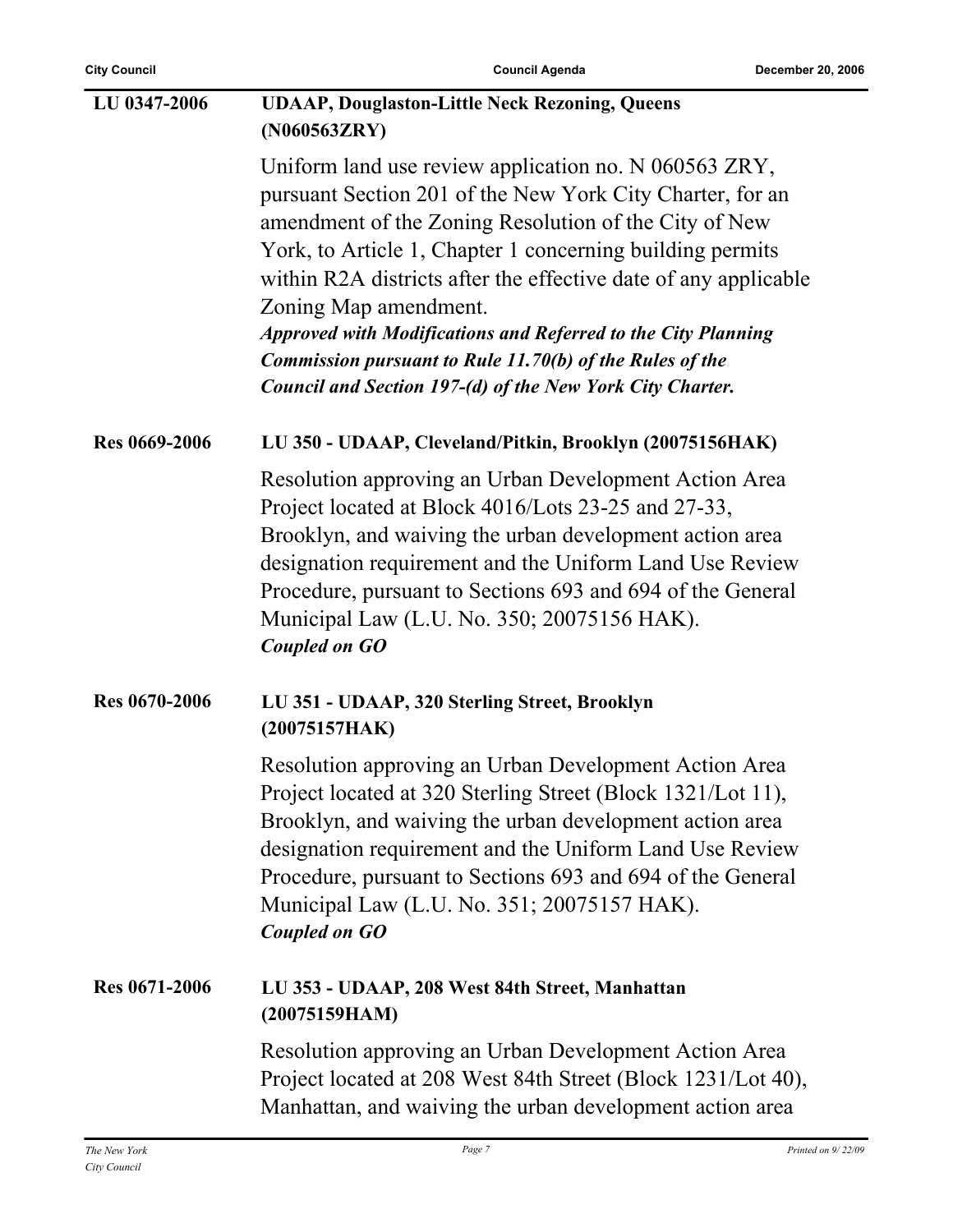|               | designation requirement and the Uniform Land Use Review<br>Procedure, pursuant to Sections 693 and 694 of the General<br>Municipal Law (L.U. No. 353; 20075159 HAM).<br><b>Coupled on GO</b>                                                                                                                                                                                       |
|---------------|------------------------------------------------------------------------------------------------------------------------------------------------------------------------------------------------------------------------------------------------------------------------------------------------------------------------------------------------------------------------------------|
| Res 0672-2006 | LU 354 - UDAAP, 44 West 87th Street, Manhattan<br>(20075160HAM)                                                                                                                                                                                                                                                                                                                    |
|               | Resolution approving an Urban Development Action Area<br>Project located at 44 West 87th Street (Block 1200/Lot 52),<br>Manhattan, and waiving the urban development action area<br>designation requirement and the Uniform Land Use Review<br>Procedure, pursuant to Sections 693 and 694 of the General<br>Municipal Law (L.U. No. 354; 20075160 HAM).<br><b>Coupled on GO</b>   |
| Res 0673-2006 | LU 355 - UDAAP, 103 East 97th Street, Manhattan<br>(20075161HAM)                                                                                                                                                                                                                                                                                                                   |
|               | Resolution approving an Urban Development Action Area<br>Project located at 103 East 97th Street (Block 1625/Lot 5),<br>Manhattan, and waiving the urban development action area<br>designation requirement and the Uniform Land Use Review<br>Procedure, pursuant to Sections 693 and 694 of the General<br>Municipal Law (L.U. No. 355; 20075161 HAM).<br><b>Coupled on GO</b>   |
| Res 0674-2006 | LU 357 - UDAAP, 125 East 101st Street, Manhattan<br>(20075163HAM)                                                                                                                                                                                                                                                                                                                  |
|               | Resolution approving an Urban Development Action Area<br>Project located at 125 East 101st Street (Block 1629/Lot 10),<br>Manhattan, and waiving the urban development action area<br>designation requirement and the Uniform Land Use Review<br>Procedure, pursuant to Sections 693 and 694 of the General<br>Municipal Law (L.U. No. 357; 20075163 HAM).<br><b>Coupled on GO</b> |

**Res 0675-2006 LU 361 - School Construction, PS/IS 263, Manhattan**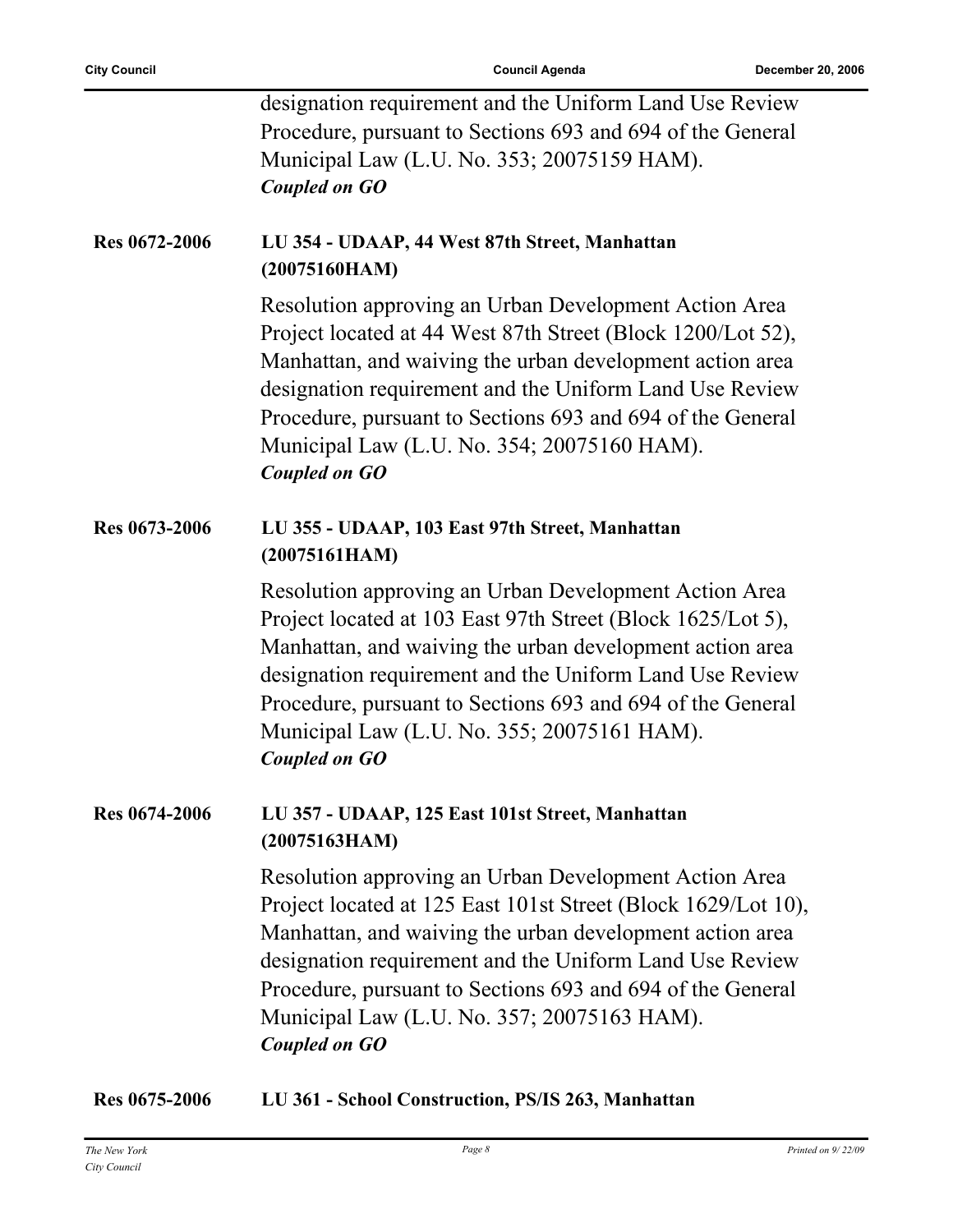#### **(20075167SCM)**

Resolution approving the site plan for a public school facility to be located at 202 Sherman Avenue (aka 186-196 Sherman Avenue), Manhattan (Non-ULURP No. 20075167 SCM; Preconsidered L.U. No. 361). *Preconsidered - Coupled on GO*

### **Report of the Committee on Rules, Privileges, and Elections**

**Res 0676-2006 Resolution approving Membership Changes to a Standing Subcommittee.**

> Resolution approving Membership Changes to a Subcommittee. *Preconsidered - Coupled on GO*

## **12. General Orders Calendar**

| Res 0677-2006 | LU 346 - ULURP, Douglaston-Little Neck Rezoning, Queens<br>(C060562ZMQ)                                                                                                                                                                                                                                                                                                                                                                 |  |
|---------------|-----------------------------------------------------------------------------------------------------------------------------------------------------------------------------------------------------------------------------------------------------------------------------------------------------------------------------------------------------------------------------------------------------------------------------------------|--|
|               | Resolution approving with modifications the decision of the<br>City Planning Commission on ULURP No. C 060562 ZMQ, a<br>Zoning Map change (L.U. No. 346).<br><b>Coupled on GO</b>                                                                                                                                                                                                                                                       |  |
| Res 0678-2006 | LU 347 - UDAAP, Douglaston-Little Neck Rezoning, Queens<br>(N060563ZRY)                                                                                                                                                                                                                                                                                                                                                                 |  |
|               | Resolution approving the decision of the City Planning<br>Commission on Application No. N 060563 ZRY, an<br>amendment of the Zoning Resolution of the City of New<br>York, relating to Article I, Chapter 1 (Title, Establishment of<br>Controls, and Interpretation of Regulations) concerning<br>building permits within R2A districts after the effective of any<br>applicable Zoning Map Amendment (L.U. No. 347).<br>Coupled on GO |  |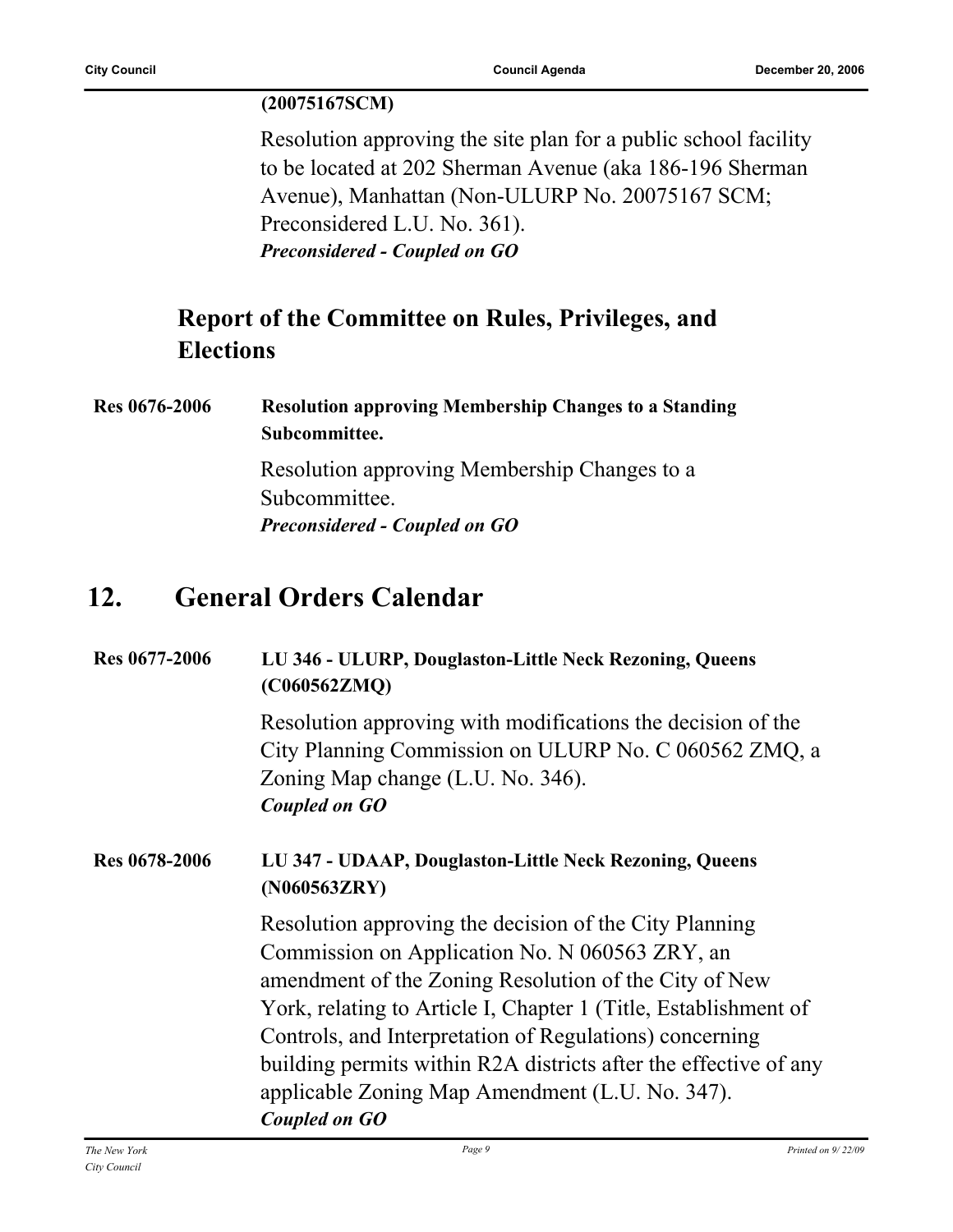#### **T2006-0001 Commissioner of Deeds**

Commissioner of Deeds *Coupled on GO*

#### **Coupled on General Order Calendar**

## **Housing and Buildings**

- **Int 0486-2006-A Establishment of an affordable housing fund in relation to benefits pursuant to section 421-a of the real property tax law.** *A and GO with M/N*
- **Res 0652-2006 Extension of the 421-a tax incentive program that requires longer term affordability of units for low and middle-income New Yorkers by extending the benefit period.** *Preconsidered GO*

#### **Land Use**

| Res 0658-2006        | LU 234 - UDAAP, 1515, 1519-1531 Broadway & 1032-1034<br>Jefferson Ave., Brooklyn (C060527HAK)<br>GQ |
|----------------------|-----------------------------------------------------------------------------------------------------|
| Res 0659-2006        | LU 246 - UDAAP, 1000 Decatur Street, Brooklyn<br>(20075033HAK)<br>GO                                |
| <b>Res 0660-2006</b> | LU 251 - UDAAP, 637 Eagle Avenue, Bronx (20075046HAX)<br>GQ                                         |
| Res 0661-2006        | LU 261 - UDAAP, 164 Cornelia St., 34 Schaefer St. & 197 Hull<br>St., Brooklyn (20075056HAK)<br>GO   |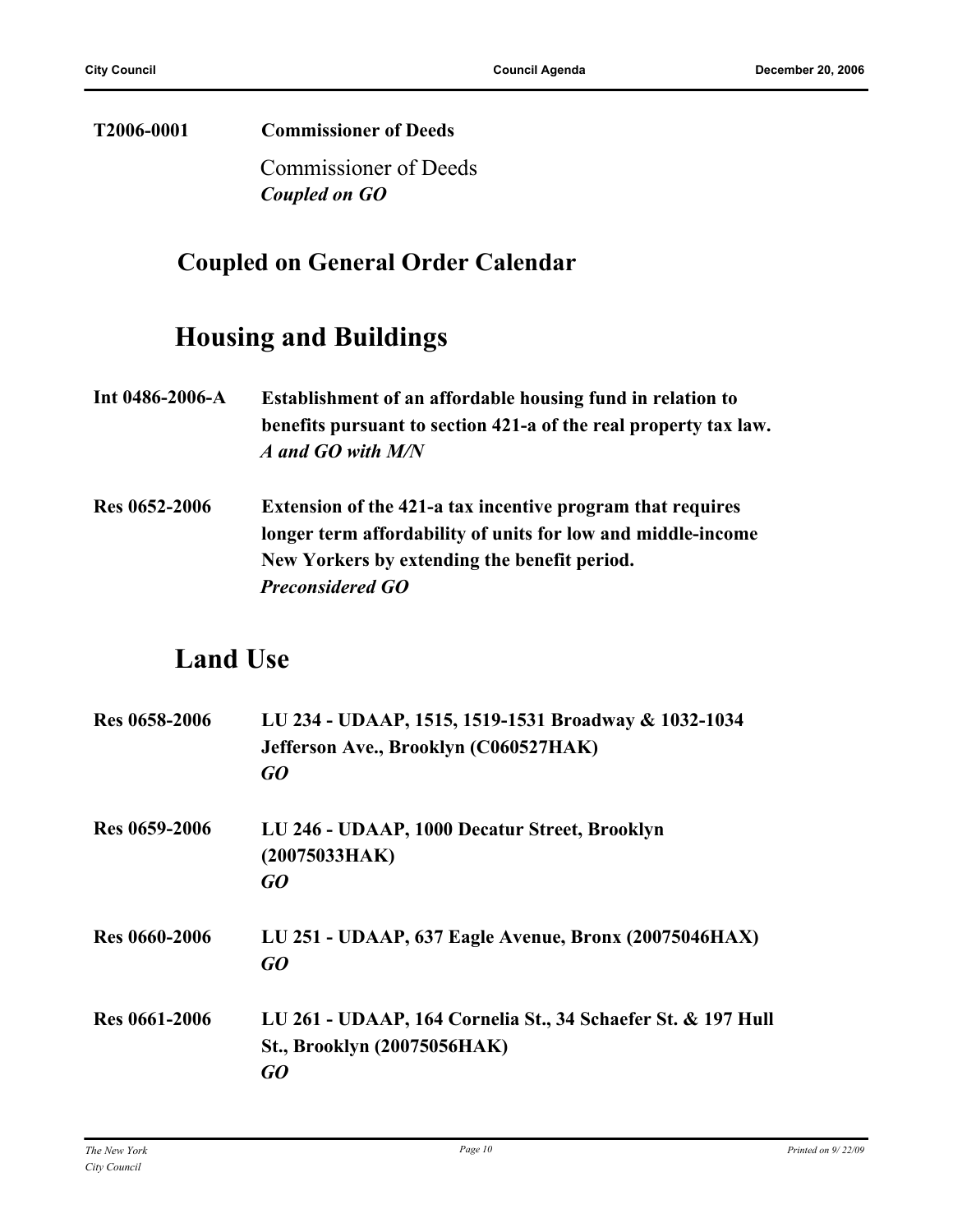| <b>Res 0662-2006</b> | LU 265 - UDAAP, 1643 East New York Ave., Brooklyn<br>(20075060HAK)<br>GQ                                                                                                              |
|----------------------|---------------------------------------------------------------------------------------------------------------------------------------------------------------------------------------|
| <b>Res 0663-2006</b> | LU 268 - UDAAP, 432 Barbey St. & 146 Hale Ave., Brooklyn<br>(20075063HAK)<br>GQ                                                                                                       |
| <b>Res 0664-2006</b> | LU 331 - Concerning the petition of Piu Bello, Inc., to establish,<br>maintain and operate an unenclosed sidewalk café located at<br>70-09 Austin Street, Queens (20075075TCQ).<br>GO |
| Res 0665-2006        | LU 335 - UDAAP, 329 Lincoln Road, Brooklyn (20075143HAK)<br>GO                                                                                                                        |
| <b>Res 0666-2006</b> | LU 336 - UDAAP, 240 & 244 Palmetto St., 242 Woodbine St. &<br>413 Wilson Ave., Brooklyn (20075144HAK)<br>GQ                                                                           |
| Res 0667-2006        | LU 340 - UDAAP, 668 Sycamore St., Staten Island<br>(20075148HAR)<br>GO                                                                                                                |
| <b>Res 0668-2006</b> | LU 345 - Landmark, Woodhull Medical and Mental Health<br>Center, Brooklyn (20075154HHK)<br><b>Filed</b>                                                                               |
| Res 0669-2006        | LU 350 - UDAAP, Cleveland/Pitkin, Brooklyn (20075156HAK)<br>GO                                                                                                                        |
| <b>Res 0670-2006</b> | LU 351 - UDAAP, 320 Sterling Street, Brooklyn<br>(20075157HAK)<br>GO                                                                                                                  |
| <b>Res 0671-2006</b> | LU 353 - UDAAP, 208 West 84th Street, Manhattan<br>(20075159HAM)<br>GO                                                                                                                |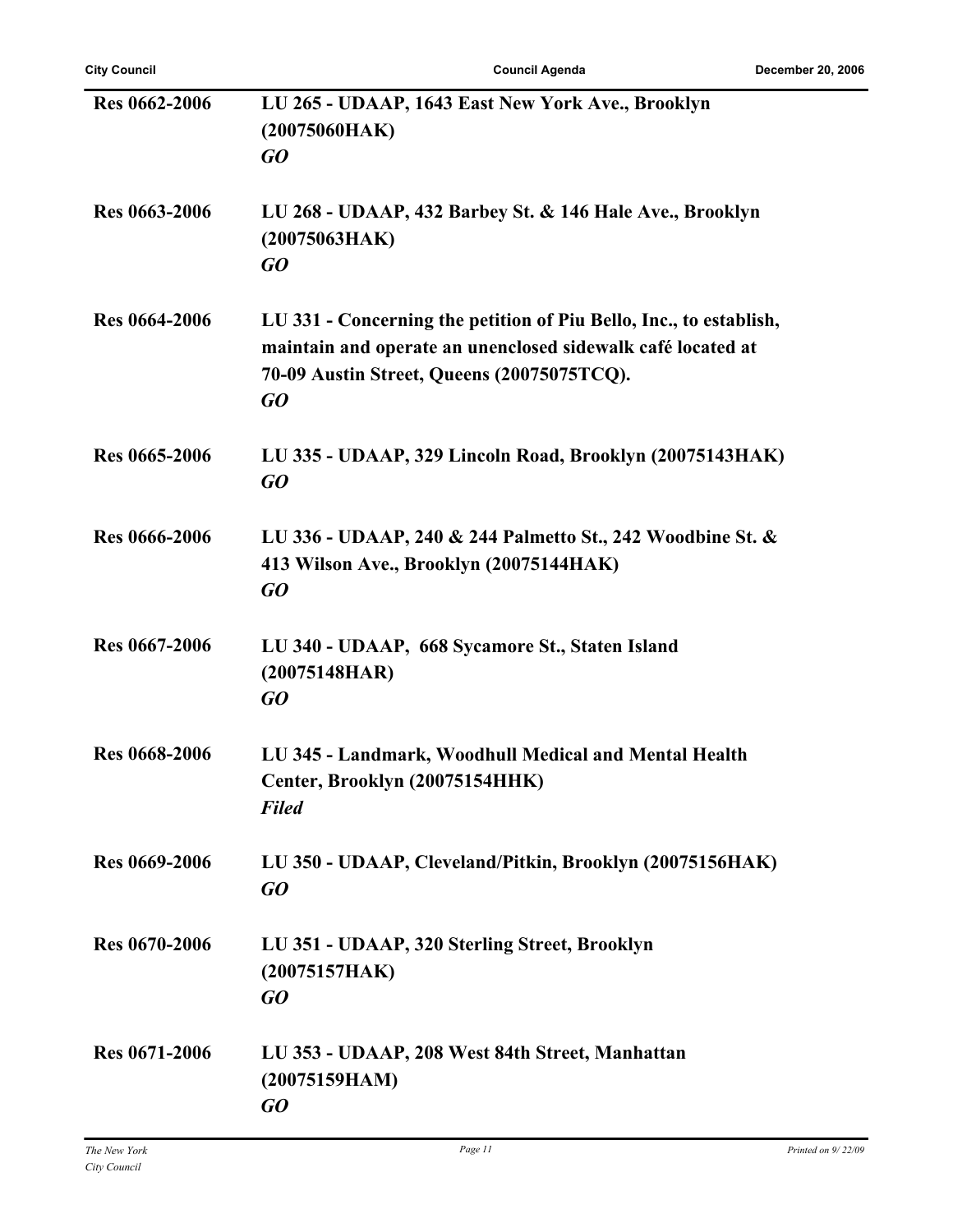| <b>Res 0672-2006</b> | LU 354 - UDAAP, 44 West 87th Street, Manhattan<br>(20075160HAM)<br>GO                            |
|----------------------|--------------------------------------------------------------------------------------------------|
| Res 0673-2006        | LU 355 - UDAAP, 103 East 97th Street, Manhattan<br>(20075161HAM)<br>GO                           |
| <b>Res 0674-2006</b> | LU 357 - UDAAP, 125 East 101st Street, Manhattan<br>(20075163HAM)<br>GO                          |
| Res 0675-2006        | LU 361 - School Construction, PS/IS 263, Manhattan<br>(20075167SCM)<br><b>Preconsidered - GO</b> |

## **Rules, Privileges, and Elections**

| <b>Res 0676-2006</b> | <b>Resolution approving Membership Changes to a Standing</b> |
|----------------------|--------------------------------------------------------------|
|                      | Subcommittee.                                                |
|                      | <b>Preconsidered - GO</b>                                    |

## **General Order Calendar**

| Res 0677-2006        | LU 346 - ULURP, Douglaston-Little Neck Rezoning, Queens<br>(C060562ZMQ)<br>GO |
|----------------------|-------------------------------------------------------------------------------|
| <b>Res 0678-2006</b> | LU 347 - UDAAP, Douglaston-Little Neck Rezoning, Queens<br>(N060563ZRY)<br>GO |
| T2006-0001           | <b>Commissioner of Deeds</b><br>G0                                            |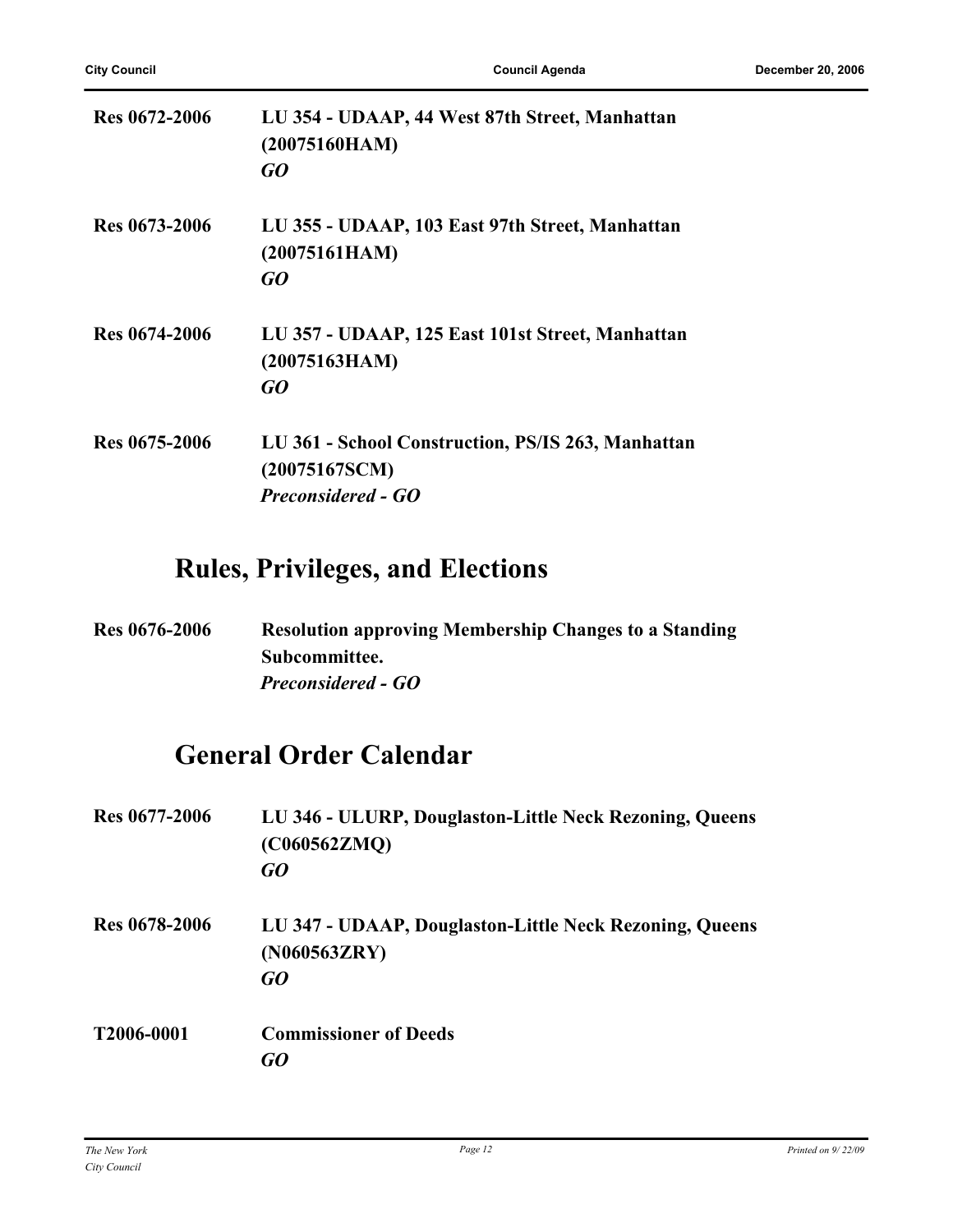#### **Introduction & Reading of Bills See Attached 13.**

## **14. Discussion of Resolutions**

**15. Resolutons**

*None*

**16. General Discussion**

## **17. Extension of Remarks**

#### **INTRODUCTION AND READING OF BILLS**

| Res 0652-2006 | By The Speaker (Speaker Quinn) and Council Members Dilan,<br>Brewer, Baez, Clarke, Dickens, Felder, Fidler, Jackson, Liu,<br>Palma, Seabrook, Vann and Weprin                                                                                                                                                                                                 |
|---------------|---------------------------------------------------------------------------------------------------------------------------------------------------------------------------------------------------------------------------------------------------------------------------------------------------------------------------------------------------------------|
|               | Resolution calling upon the New York State Legislature to<br>pass, and the Governor to approve, an extension of the 421-a<br>tax incentive program that requires longer term affordability of<br>units for low and middle-income New Yorkers by extending<br>the benefit period.<br><b>Preconsidered - Housing and Buildings</b>                              |
| Res 0653-2006 | By Council Members Barron, Jackson, Mealy, Palma, Sanders Jr.<br>and Vann                                                                                                                                                                                                                                                                                     |
|               | Resolution urging the United States Congress to pass the<br>Count Every Vote Act of 2005, introduced in the Senate by<br>Senator Hillary Rodham Clinton (Sen. 450, 109th Cong.,<br>(Feb. 17, 2005) and in the House by Representative<br>Stephanie Tubbs Jones (H.R. 939, 109th Cong., (Feb. 17,<br>2005) a comprehensive package of pro-democracy, pro-voter |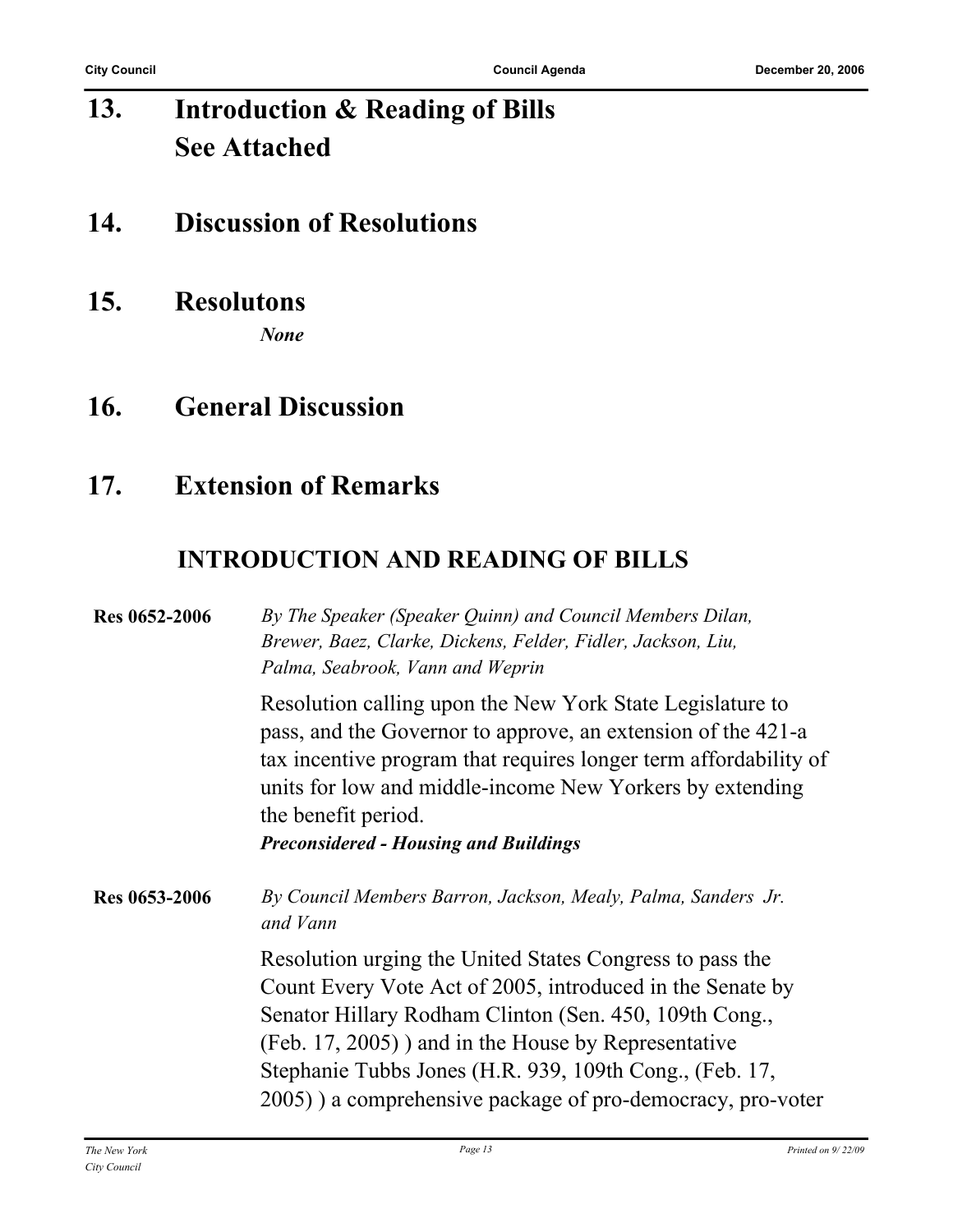|                      | legislation that contains the Civic Participation Act of 2005, a<br>measure to restore voting rights in federal elections to<br>ex-offenders who have completed their sentences.<br><b>Governmental Operations</b>                                                                                                                                              |
|----------------------|-----------------------------------------------------------------------------------------------------------------------------------------------------------------------------------------------------------------------------------------------------------------------------------------------------------------------------------------------------------------|
| <b>Res 0654-2006</b> | By Council Members Barron and Palma                                                                                                                                                                                                                                                                                                                             |
|                      | Resolution calling upon the New Jersey State Police<br>Department and the United States Department of Justice to<br>cease portraying Assata Shakur as a terrorist, and calling upon<br>the appropriate authorities to rescind the reward for Shakur's<br>capture and grant her clemency.<br><b>Public Safety</b>                                                |
| Res 0655-2006        | By Council Members Brewer, Gerson, James, Palma and Seabrook                                                                                                                                                                                                                                                                                                    |
|                      | Resolution calling upon the New York State Board of Real<br>Estate and the New York State Department of State to adopt<br>appropriate guidelines and enforcement measures on the use of<br>the Internet for real estate business purposes.<br><b>Housing and Buildings</b>                                                                                      |
| Res 0656-2006        | By Council Members Foster, Gerson, Gonzalez, Jackson, James,<br>Koppell, Mealy, Nelson, Palma, Sanders Jr., Seabrook and Vann                                                                                                                                                                                                                                   |
|                      | Resolution calling upon the New York City Department of<br>Transportation and the New York City Department of Health<br>and Mental Hygiene to develop a comprehensive plan to<br>address truck traffic pollution in the South Bronx area, which<br>is contributing to increased asthma rates among South Bronx<br>children.<br><b>Transportation and Health</b> |
|                      |                                                                                                                                                                                                                                                                                                                                                                 |
| Int 0493-2006        | By Council Members James, Gentile, Gonzalez, Palma and<br>Seabrook                                                                                                                                                                                                                                                                                              |
|                      | A Local Law to amend the administrative code of the city of<br>New York, in relation to publishing a list of standard charges<br>for plumbing repairs.<br><b>Housing and Buildings</b>                                                                                                                                                                          |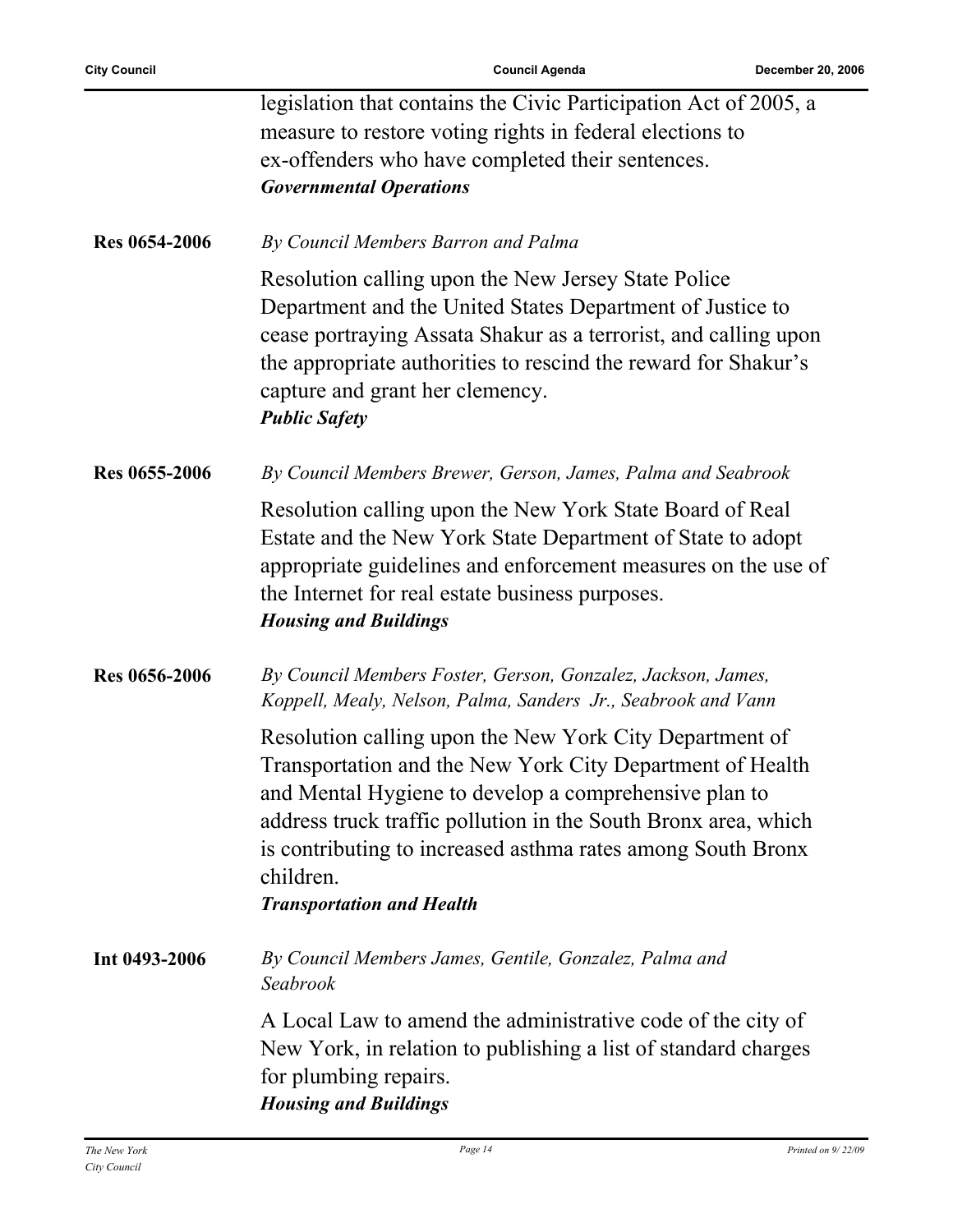| Int 0494-2006 | By Council Members James, Dickens, Felder, Gerson, Gonzalez,<br>Mealy, Palma, Seabrook, Stewart and Vann                                                                                                                                                                                                                                                                                                                                                                                                                                                                                                                                                                                                                                                                                                                                                                                                                                                                                                                                                                                                                                                                                             |
|---------------|------------------------------------------------------------------------------------------------------------------------------------------------------------------------------------------------------------------------------------------------------------------------------------------------------------------------------------------------------------------------------------------------------------------------------------------------------------------------------------------------------------------------------------------------------------------------------------------------------------------------------------------------------------------------------------------------------------------------------------------------------------------------------------------------------------------------------------------------------------------------------------------------------------------------------------------------------------------------------------------------------------------------------------------------------------------------------------------------------------------------------------------------------------------------------------------------------|
|               | A Local Law to amend the administrative code of the city of<br>New York, in relation to the exemption of tax liens on<br>residences of certain low-income persons, low-income<br>seniors, and persons with disabilities from the tax lien sale<br>program.<br><b>Finance</b>                                                                                                                                                                                                                                                                                                                                                                                                                                                                                                                                                                                                                                                                                                                                                                                                                                                                                                                         |
| Res 0657-2006 | By Council Members Dickens, Felder, Gentile, Gonzalez, James,<br>Mealy, Nelson, Recchia Jr., Sanders Jr., Seabrook, Stewart,<br>Reyna, Barron, Vacca and Vallone Jr.                                                                                                                                                                                                                                                                                                                                                                                                                                                                                                                                                                                                                                                                                                                                                                                                                                                                                                                                                                                                                                 |
|               | Resolution calling upon the New York State Legislature and<br>the Governor to enact legislation to extend and increase New<br>York City's property tax rebate program.<br><b>Finance</b>                                                                                                                                                                                                                                                                                                                                                                                                                                                                                                                                                                                                                                                                                                                                                                                                                                                                                                                                                                                                             |
| Int 0495-2006 | By Council Members Weprin, Gerson and Seabrook                                                                                                                                                                                                                                                                                                                                                                                                                                                                                                                                                                                                                                                                                                                                                                                                                                                                                                                                                                                                                                                                                                                                                       |
|               | A Local Law in relation to the date of submission by the<br>mayor of a preliminary management report and the date prior<br>to which the council shall conduct public hearings and the date<br>by which the council shall submit a report or reports pertaining<br>thereto, the date of submission by the director of management<br>and budget and the director of city planning of a draft ten-year<br>capital strategy, the date of submission by the city planning<br>commission of a report on the draft ten-year capital strategy,<br>the date of submission by the mayor of the preliminary<br>certificate regarding debt and reserves and appropriations and<br>expenditures for capital projects, the date of submission by the<br>mayor of the preliminary budget, the date of publication by the<br>director of the independent budget office of a report on<br>revenues and expenditures, the date of submission by the<br>community boards of statements in regard to the preliminary<br>budget, the date of submission by the commissioner of finance<br>of an estimate of the assessed valuation of real property and<br>statement of real property taxes due, expected to be received, |